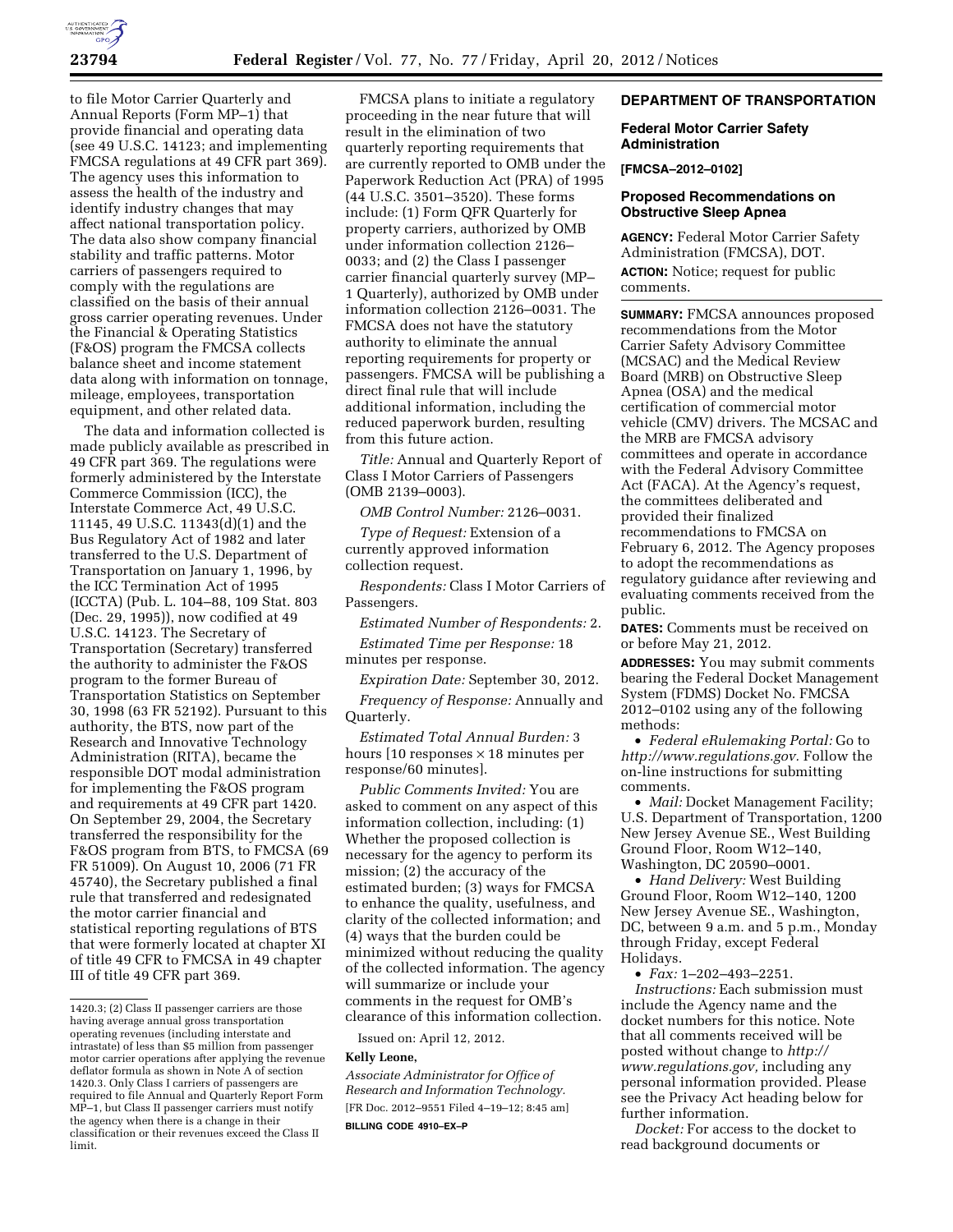comments, go to *[http://](http://www.regulations.gov) [www.regulations.gov](http://www.regulations.gov)* at any time or Room W12–140 on the ground level of the West Building, 1200 New Jersey Avenue SE., Washington, DC, between 9 a.m. and 5 p.m., Monday through Friday, except Federal holidays. The FDMS is available 24 hours each day, 365 days each year. If you want acknowledgment that we received your comments, please include a selfaddressed, stamped envelope or postcard or print the acknowledgment page that appears after submitting comments on-line.

*Privacy Act:* Anyone may search the electronic form of all comments received into any of our dockets by the name of the individual submitting the comment (or of the person signing the comment, if submitted on behalf of an association, business, labor union, etc.). You may review DOT's Privacy Act Statement for the FDMS published in the **Federal Register** on January 17, 2008 (73 FR 3316), or you may visit *[http://edocket.access.gpo.gov/2008/pdf/](http://edocket.access.gpo.gov/2008/pdf/E8-785.pdf) [E8-785.pdf.](http://edocket.access.gpo.gov/2008/pdf/E8-785.pdf)* 

## **FOR FURTHER INFORMATION CONTACT:**  Angela Ward, Nurse Consultant Medical Programs, (202) 366–4001,

*[fmcsamedical@dot.gov,](mailto:fmcsamedical@dot.gov)* FMCSA, Department of Transportation, 1200 New Jersey Avenue SE., Room W64– 224, Washington, DC 20590–0001. Office hours are from 8:30 a.m. to 5 p.m., Monday through Friday, except Federal holidays.

### **SUPPLEMENTARY INFORMATION:**

### **Background**

49 CFR 391.41(b)(5) provides that a person is qualified physically to drive a CMV if that person has no established medical history or clinical diagnosis of a respiratory dysfunction likely to interfere with the ability to control and drive a CMV safely.

The Instructions to The Medical Examiner on the Medical Examination Report, (49 CFR 391.43), identifies OSA as one of several respiratory dysfunctions that may be detrimental to safe driving as this condition may interfere with driver alertness and may cause gradual or sudden incapacitation.

FMCSA directed its two advisory committees, the MCSAC and the MRB, meet jointly and publically to deliberate on the topic of OSA and whether CMV drivers with OSA should be medically certified.

FMCSA tasked the MCSAC and the MRB with jointly providing information, concepts, and ideas the Agency should consider in developing regulatory guidance for motor carriers, CMV drivers, and medical examiners on

OSA and whether drivers with this condition should be medically certified to operate CMVs in interstate commerce. FMCSA instructed the MCSAC and MRB to provide information about how to address drivers with OSA in the short-term until the Agency can consider stategies for a long-term regulatory action.

As part of the committees' process for developing recommendations to be considered for regulatory guidance on OSA, the November 2007 Evidence Report was updated in November 2011 and presented at the December 2011 joint meeting of the MCSAC and the MRB.

After the December 2011 joint MCSAC–MRB meeting, a MCSAC–MRB subcommittee was formed in accordance with FACA requirements. The subcommittee's task was to bring recommendations back to the full joint committee for deliberation. The subcommittee met publicly on January 4–5, 2012, to discuss this task and prepared recommendations for the full MCSAC's and MRB's consideration and deliberation at the February 2012 joint MCSAC–MRB meeting. In February 2012 the joint committee deliberated and finalized its recommendations on OSA and medical certification of CMV drivers.

### **Basis for Proposed Guidance on OSA**

The existing advisory criteria for the Respiratory Dysfunction requirement  $[391.41(b)(5)]$  states that "There are many conditions that interfere with oxygen exchange and may result in incapacitation, including [among others] sleep apnea. If the medical examiner detects a respiratory dysfunction, that in any way is likely to interfere with the driver's ability to safely control and drive a commercial motor vehicle, the driver must be referred to a specialist for further evaluation and therapy.''

Currently, FMCSA relies on medical examiners to apply professional judgment in applying FMCSA's advisory criteria on OSA to determine whether a driver has a respiratory dysfunction such as OSA that may affect his or her ability to operate a CMV safely. The motor carrier community and medical examiners have requested that FMCSA improve the existing advisory criteria and provide more uniform regulatory guidance on OSA to the motor carrier industry and medical examiners.

### **The Proposed Recommendations**

### *Introduction*

The MCSAC and MRB developed and discussed several key questions in

considering Task 11–05 to provide information, concepts, and ideas FMCSA should consider in developing regulatory guidance for motor carriers, CMV drivers, and medical examiners on OSA and whether drivers with this condition should be medically certified to operate CMVs in interstate commerce. These questions are listed below.

• Are individuals with OSA at an increased risk for a motor vehicle crash when compared to comparable individuals who do not have OSA?

• What disease-related factors are associated with an increased motor vehicle crash risk among individuals with OSA?

• Are individuals with OSA unaware of the presence of the factors that appear to be associated with an increased motor vehicle crash risk?

• Are there screening/diagnostic tests available that will enable examiners to identify those individuals with OSA who are at an increased risk for a motor vehicle crash?

• Which treatments have been shown to effectively reduce crash risk among individuals with OSA?

• What is the length of time required following initiation of an effective treatment for individuals with OSA to reach a degree of improvement that would permit safe driving?

• How soon following cessation of treatment will individuals with OSA demonstrate reduced driver safety (i.e., as a consequence of non-compliance)?

Discussion of the above questions formed the basis of the joint MCSAC– MRB recommendations for consideration by FMCSA when developing regulatory guidance regarding OSA. The joint MCSAC–MRB recommendations are summarized below.

*I. General Recommendations Regarding OSA* 

A. OSA diagnosis precludes unconditional certification.

B. A driver with an OSA diagnosis may be certified if the following conditions are met:

1. The driver has untreated OSA with an apnea-hypopnea index (AHI) of less than or equal to 20 (i.e., mild-tomoderate OSA), *and* 

2. The driver does not admit to experiencing excess sleepiness during the major wake period, *or* 

3. The driver's OSA is being effectively treated.

C. Notes on AHI threshold:

1. The AHI threshold is used to prioritize drivers with OSA who need immediate treatment.

2. The AHI threshold is set at 20 because crash risk in the moderate-to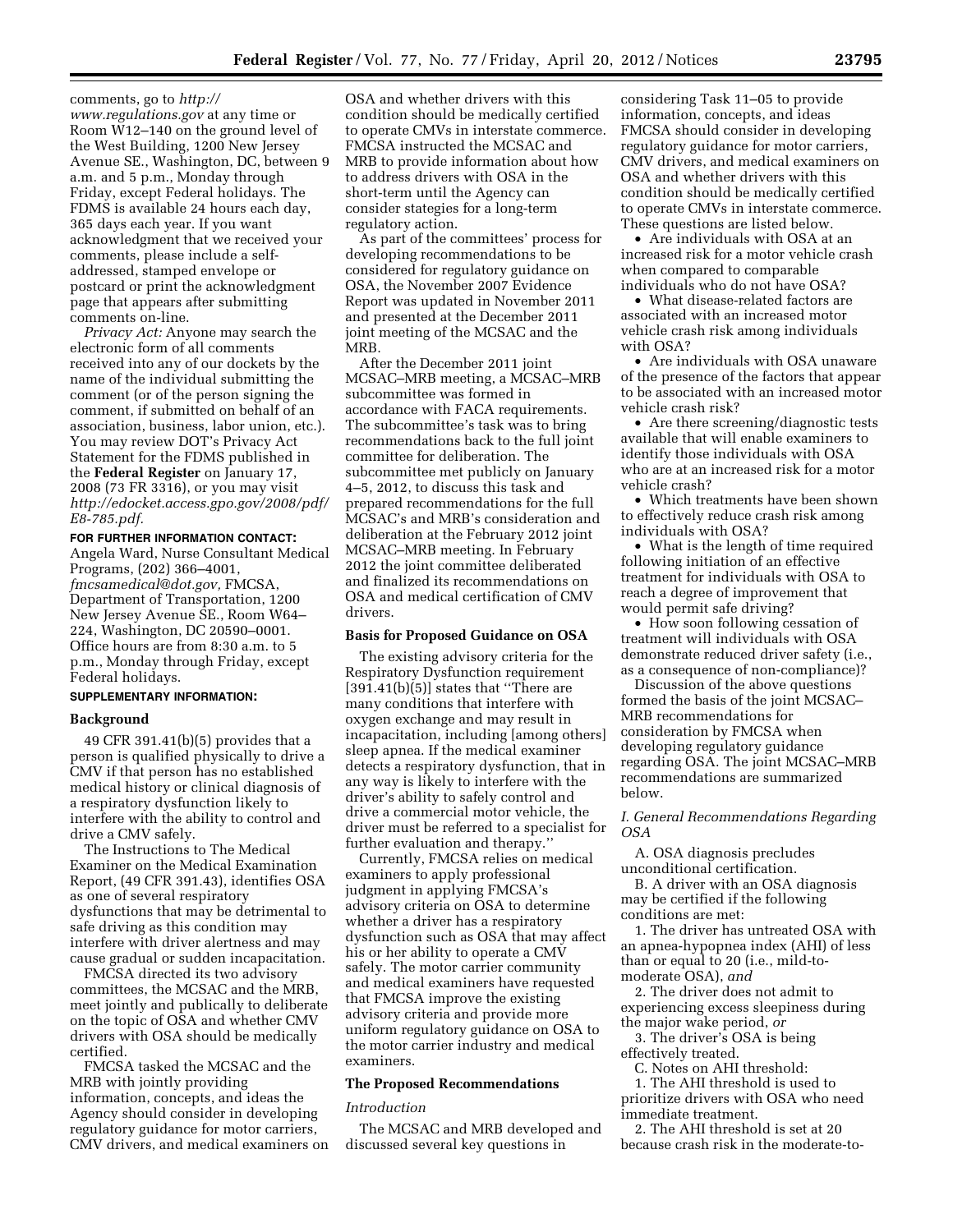severe OSA range is statistically higher than for drivers with mild OSA.

3. Although an AHI of 15 is likely a safer threshold, there is no data to support this and such a threshold may be less practical in terms of enrolling patients for treatment.

4. Drivers with mild OSA (AHI levels as low as 5) may benefit from OSA treatment, and should be encouraged to explore treatment options.

5. Drivers with an AHI between 5 and 20 should be encouraged to seek treatment if they have a history involving a fatigue-related crash or a DOT-defined single vehicle crash,<sup>1</sup> or if they report sleepiness while operating a motor vehicle.

D. A driver with an OSA diagnosis may be recertified annually, based on demonstrating compliance with treatment.

1. Minimally acceptable compliance with Positive Airway Pressure (PAP) treatment consists of at least 4 hours per day of use on 70 percent of days.

2. Drivers should be made aware that more hours of PAP use is preferable and that optimal treatment efficacy occurs with 7 or more hours of daily use during sleep.

#### *II. Immediate Disqualification or Certification Denial*

A. Drivers should be disqualified immediately or denied certification if any of the following conditions are met:

1. The driver admits to experiencing excessive sleepiness during the major wake period while driving; *or* 

2. The driver experienced a crash associated with falling asleep; *or* 

3. The driver has been found noncompliant with treatment per Recommendation I.D.

#### *III. Conditional Certification*

A. Drivers may be granted conditional certification if any of the following conditions are met:

1. The driver has an AHI of greater than 20 until compliant with PAP; *or* 

2. The driver has undergone surgery and is pending post-op findings per Recommendations VI–VIII; *or* 

3. The driver has a Body Mass Index (BMI) of greater than or equal to 35 kg/m2 pending a sleep study.

B. Notes on BMI threshold:

1. The MRB is in agreement that a BMI threshold of 33 is supported by studies.

2. MCSAC member Robert Petrancosta (Con-Way Freight) asserted that a BMI threshold should be objectively related to crash risk.

C. Conditional certification should include the following elements:

1. A driver with a BMI of greater than or equal to 35 kg/m2 may be certified for 60 days pending sleep study and treatment (if the driver is diagnosed with OSA).

2. Within 60 days, if a driver being treated with OSA is compliant with treatment (per Recommendations I.D. and V–IX), the driver may receive an additional 90-day conditional certification.

3. After 90 days, if the driver is still compliant with treatment, the driver may be certified for no more than 1 year. Future certification should be dependent on continued compliance.

D. OSA Screening (i.e., identifying individuals with undiagnosed OSA)

1. In addition to a BMI of 35 or above, the following information may help a clinician diagnose OSA:

a. Symptoms of OSA may include loud snoring, witnessed apneas, or sleepiness during the major wake period;

b. Risk factors of OSA may include the following factors. However, a single risk factor alone may not infer risk, and a combination of multiple factors should be examined.

i. Factors associated with high risk:

- —Small or recessed jaw
- —Small airway (Mallampati Scale score of Class 3 or 4)
- —Neck size *(*≥*)* 17 inches (male), 15.5 inches (female)
- —Hypertension (treated or untreated)
- —Type 2 diabetes (treated or untreated)
- —Hypothyroidism (untreated)
- ii. Other factors:

—BMI greater than or equal to 28 kg/m<sup>2</sup>

- —Age 42 and above
- —Family history
- —Male or post-menopausal female
- —Experienced a single-vehicle crash

## *IV. Method of Diagnosis and Severity*

A. Methods of diagnosis include inlaboratory polysomnography, at-home polysomnography, or an FDA-approved limited channel ambulatory testing device which ensures chain of custody.

1. In-laboratory polysomnography, which is more comprehensive, should be considered when the clinician suspects another sleep disorder in addition to sleep apnea.

2. New OSA screening technologies will likely emerge.

B. The driver should be tested while on usual chronic medications.

C. The MCSAC and MRB did not consider AHI levels from unattended (i.e., in-home) studies, only inlaboratory sleep studies that detect the arousal component of hypopneas, as well as saturation.

1. An in-home sleep study may underestimate AHI when compared to an in-laboratory sleep study because the in-home study likely does not consider total sleep time.

2. The medical examiner should use clinical judgment when interpreting the results of an unattended sleep study.

a. If the clinician believes the level of apnea is greater than the level reported by the in-home study, the clinician should consider recommending an inlaboratory sleep study.

*V. Treatment: Positive Airway Pressure (PAP)* 

A. All individuals with OSA should be referred to a clinician with relevant expertise.

B. PAP is the preferred OSA therapy. C. Adequate PAP pressure should be established through one of the following methods:

1. Titration study with

polysomnography

D. Auto-titration system

A driver who has been disqualified may be conditionally certified (per Recommendation III) if the following conditions are met:

1. The driver is successfully treated for one week; *and* 

2. The driver can demonstrate at least minimal compliance (i.e., 4 hours per use on 70 percent of nights); *and* 

3. The driver does not report excessive sleepiness during the major wake period.

#### *VI. Treatment: Bariatric Surgery*

A. After bariatric surgery, a driver may be certified if the following conditions are met:

1. Six months have passed since the surgery (for weight loss); *and* 

2. The driver has been compliant with PAP for six months; *and* 

3. The driver has been cleared by the treating physician; *and* 

4. The driver does not report excessive sleepiness during the major wake period.

B. After six months have passed since surgery, if the apnea appears to have resolved, a repeat sleep study should be considered to test for the presence of ongoing sleep apnea.

C. Annual recertification:

1. If clinically indicated, repeat the sleep study.

<sup>1</sup>Per 49 CFR 390.5, ''accident'' means (1) an occurrence involving a commercial motor vehicle operating on a highway in interstate or intrastate commerce which results in: (i) A fatality; (ii) Bodily injury to a person who, as a result of the injury, immediately receives medical treatment away from the scene of the accident; or (iii) One or more motor vehicles incurring disabling damage as a result of the accident, requiring the motor vehicle(s) to be transported away from the scene by a tow truck or other motor vehicle.